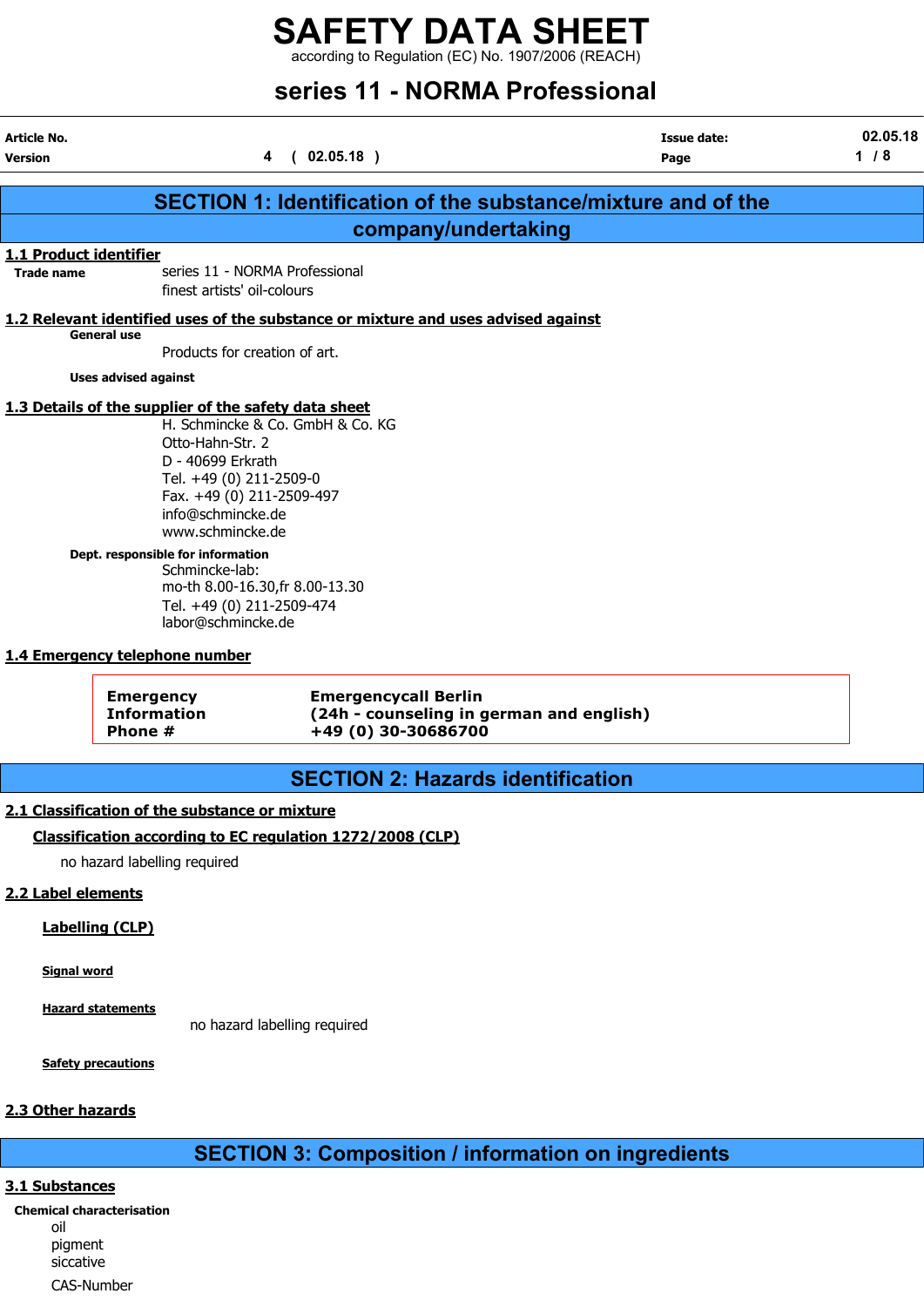according to Regulation (EC) No. 1907/2006 (REACH)

# series 11 - NORMA Professional

| Article No. |          | <b>Issue date:</b> | 02.05.18 |
|-------------|----------|--------------------|----------|
| Version     | 02.05.18 | Page               | o        |

EINECS / ELINCS / NLP EU index number Customs tariff number REACH registration No. RTECS-no. Hazchem-Code CI-Number

# 3.2 Mixtures

zinc oxide:  $0 - 705$ CAS: 1314-13-2 CAS: 13475-82-6 REACH: 01-2119463881-32-0043 REACH: 01-2119490725-xxx

Substance 3 hydrocarbons, C10-C12, isoalkanes, <2% aromatics: 0,5 - 1,5 % CAS: 64741-65-7 REACH: 01-2119471991-xxxx Aquatic Chronic 2; H411 / Asp. Tox. 1; H304 / Flam. Liq. 3; H226

Substance 1 and 2 Substance 2 and 3 Substance 2 and 3 Substance 2 and 3 Substance 2 and 3 Substance 2

Aquatic Acute 1; H400 / Aquatic Chronic 1; H410 Aquatic Chronic 4; H413 / Asp. Tox. 1; H304 / Flam. Liq. 3; H226

### Additional information

The colours 11 112, 114, 118, 220, 222, 234, 240, 302, 312, 348, 412, 422, 424 contain zinc oxide. (see section 12) The colours 11 222, 238, 240, 242, 244, 300, 310, 312, 314 contain cadmium-containing pigments. The use of cadmium containing pigments is limited to artist colors. Further information: annex

# SECTION 4: First aid measures

### 4.1 Description of first aid measures

#### General information

No special measures are required.

### In case of inhalation

Seek medical attention if problems persist.

#### In case of skin contact

Remove residues with soap and water. Seek medical attention if irritation persists.

#### After eye contact

IF IN EYES: Rinse cautiously with water for several minutes. Remove contact lenses, if present and easy to do. Continue rinsing. Seek medical attention if irritation persists.

#### After swallowing

Rinse mouth with water. Seek medical treatment in case of troubles.

# 4.2 Most important symptoms and effects, both acute and delayed

# 4.3 Indication of any immediate medical attention and special treatment needed

# SECTION 5: Firefighting measures

# 5.1 Extinguishing media

Suitable extinguishing media

Product is non-combustible. Extinguishing materials should therefore be selected according to surroundings.

Extinguishing media which must not be used for safety reasons

# 5.2 Special hazards arising from the substance or mixture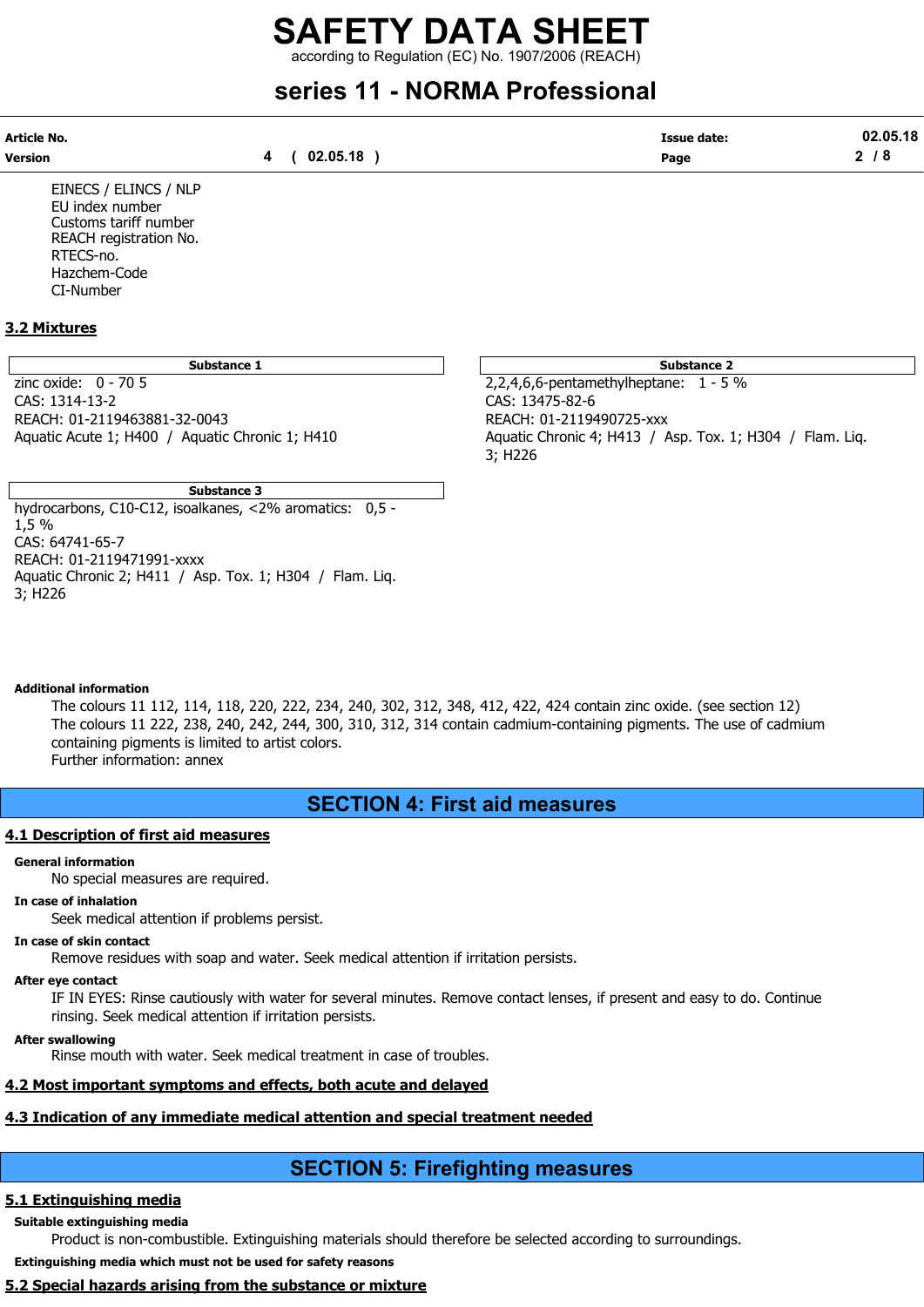according to Regulation (EC) No. 1907/2006 (REACH)

# series 11 - NORMA Professional

| Article No.    |            | <b>Issue date:</b> | 02.05.18  |
|----------------|------------|--------------------|-----------|
| <b>Version</b> | (02.05.18) | Page               | <b>78</b> |

In case of fire may be liberated: Carbon monoxide and carbon dioxide

### 5.3 Advice for firefighters

#### Special protective equipment for firefighters

Additional information

# SECTION 6: Accidental release measures

## 6.1 Personal precautions, protective equipment and emergency procedures

Avoid contact with skin, eyes, and clothing.

# 6.2 environmental precautions

Discharge into the environment must be avoided.

### 6.3 Methods and material for containment and cleaning up

# Methods for cleaning up

Take up mechanically. Wash spill area with plenty of water.

Additional information

### 6.4 Reference to other sections

Dispose of waste according to applicable legislation. refer to section 13

# SECTION 7: Handling and storage

# 7.1 Precautions for safe handling

#### Advices on safe handling

Handle in accordance with good industrial hygiene and safety practice.

### Precautions against fire and explosion

#### 7.2 Conditions for safe storage, including any incompatibilities

#### Requirements for storerooms and containers Keep container tightly closed.

Hints on joint storage Storage class Further details storage temperature: 5 - 40 °C

# 7.3 Specific end use(s)

No special measures necessary if stored and handled as prescribed.

# SECTION 8: Exposure controls/personal protection

# 8.1 Control parameters

1314-13-2 zinc oxide

| $- - - -$<br>ັ້ນມ⊽<br>$\sim$ | E-dust<br>. .<br>. | $\sim$ $-$<br>$1,250$   mg/m<br>$\sim$   | $A + T$<br>1 T L L J    |
|------------------------------|--------------------|------------------------------------------|-------------------------|
| nmrt.<br>∪ ש                 |                    | $\sim$<br>. .<br>$10,000$   mg/m $\cdot$ | $\sim$ $-$<br>I 4 1 4 4 |

# 8.2 Exposure controls

# Occupational exposure controls

# Respiratory protection

With correct and proper use, and under normal conditions, breathing protection is not required.

# Hand protection

Protect skin by using skin protective cream.

Eye protection

Avoid contact with eyes.

# Body protection

Wash contaminated clothing prior to re-use.

# General protection and hygiene measures

No special handling advices are necessary. Wash hands thoroughly after handling.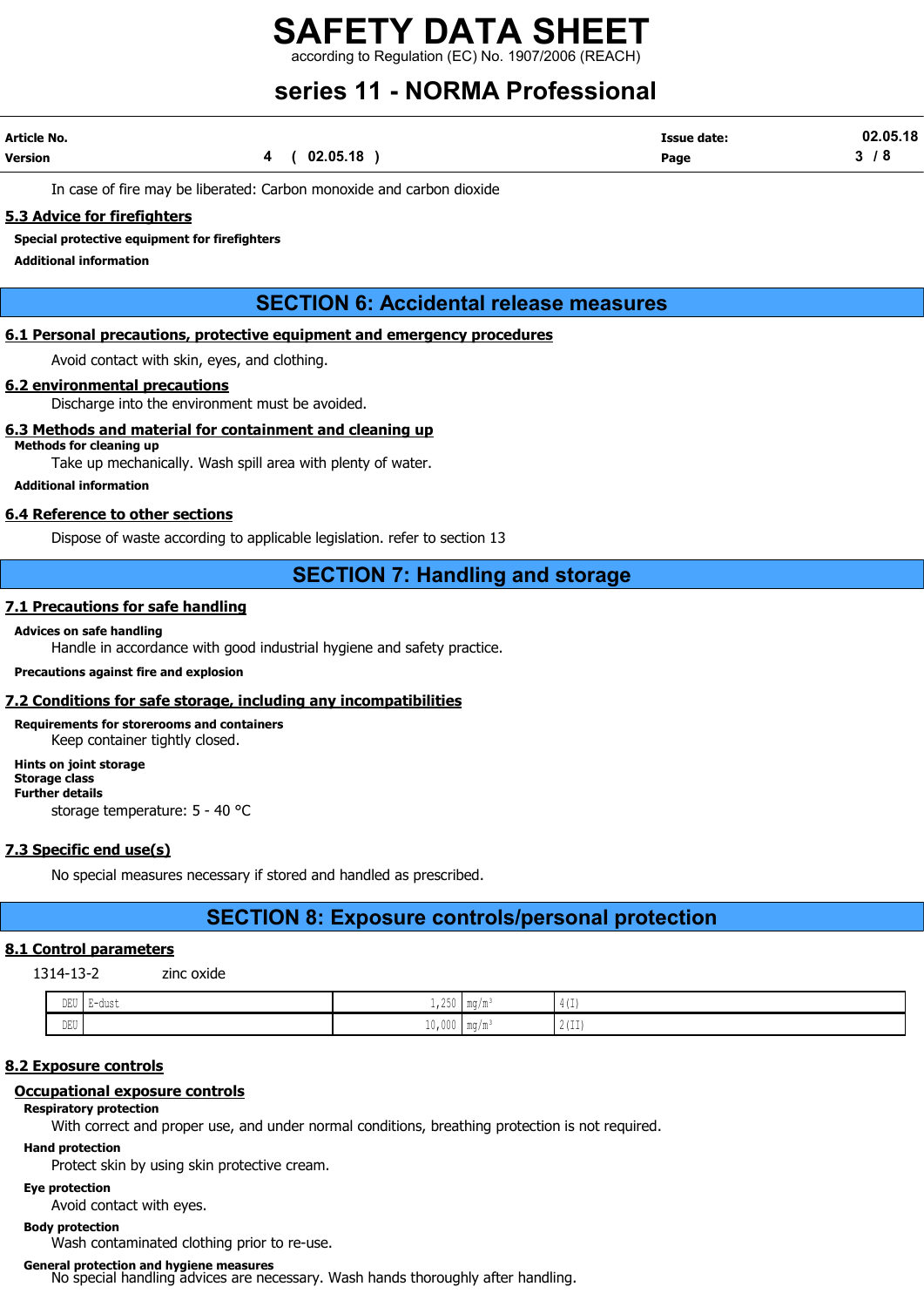according to Regulation (EC) No. 1907/2006 (REACH)

# series 11 - NORMA Professional

| Article No.<br>Version              |                                                           | 4 | (02.05.18) |                  |                                                    | <b>Issue date:</b><br>Page | 02.05.18<br>4/8 |
|-------------------------------------|-----------------------------------------------------------|---|------------|------------------|----------------------------------------------------|----------------------------|-----------------|
|                                     |                                                           |   |            |                  | <b>SECTION 9: Physical and chemical properties</b> |                            |                 |
|                                     | 9.1 information on basic physical and chemical properties |   |            |                  |                                                    |                            |                 |
| Form                                | pasty                                                     |   |            |                  |                                                    |                            |                 |
| Colour                              | pigmented                                                 |   |            |                  |                                                    |                            |                 |
| <b>Odour</b>                        | weak                                                      |   |            |                  |                                                    |                            |                 |
|                                     |                                                           |   | min        | max              |                                                    |                            |                 |
| Initial boiling point and           |                                                           |   |            |                  |                                                    |                            |                 |
| boiling range                       |                                                           |   |            |                  |                                                    |                            |                 |
| <b>Melting point/freezing point</b> |                                                           |   |            |                  |                                                    |                            |                 |
| Flash point/flash point range       |                                                           |   |            |                  |                                                    |                            |                 |
| <b>Flammability</b>                 |                                                           |   |            |                  |                                                    |                            |                 |
| <b>Ignition temperature</b>         |                                                           |   |            |                  |                                                    |                            |                 |
| <b>Auto-ignition temperature</b>    |                                                           |   |            |                  |                                                    |                            |                 |
| <b>Explosion limits</b>             |                                                           |   |            |                  |                                                    |                            |                 |
| <b>Refraction index</b>             |                                                           |   |            |                  |                                                    |                            |                 |
| <b>Danger of explosion</b>          | Partition coefficient: n-octanol/water                    |   |            |                  |                                                    |                            |                 |
| Vapour pressure                     |                                                           |   |            |                  |                                                    |                            |                 |
| <b>Density</b>                      |                                                           |   |            | $1,2 - 2,4$ g/ml | 20 °C                                              |                            |                 |
| <b>PH</b> value                     |                                                           |   |            |                  |                                                    |                            |                 |
| <b>Viscosity dynamic of</b>         |                                                           |   |            |                  |                                                    |                            |                 |
| Viscosity dynamic up to             |                                                           |   |            |                  |                                                    |                            |                 |
| <b>Viscosity kinematic of</b>       |                                                           |   |            |                  |                                                    |                            |                 |
| Viscosity kinematic up to           |                                                           |   |            |                  |                                                    |                            |                 |
| 9.2 Other information               |                                                           |   |            |                  |                                                    |                            |                 |

# SECTION 10: Stability and reactivity

## 10.1 Reactivity

- 10.2 Chemical stability
- 10.3 Possibility of hazardous reactions
- 10.4 Conditions to avoid

frost and heat

# 10.5 Incompatible materials

|  | 10.6 Hazardous decomposition products |  |
|--|---------------------------------------|--|
|  |                                       |  |

| 1314-13-2                                                      | zinc oxide |      |       |  |           |       |      |
|----------------------------------------------------------------|------------|------|-------|--|-----------|-------|------|
|                                                                | oral       | LD50 | Rat   |  | 10000,000 | mg/kg |      |
|                                                                | inhalative | LC50 | Rat   |  | 5,700     | mq/1  | (4h) |
| hydrocarbons, C10-C12, isoalkanes, <2% aromatics<br>64741-65-7 |            |      |       |  |           |       |      |
|                                                                | oral       | LD50 | Rat   |  | 5000,000  | mg/kg |      |
|                                                                | dermal     | LD50 | mg/kg |  | 5000,000  | Rat   |      |
|                                                                |            |      |       |  |           |       |      |

# SECTION 11: Toxicological information

# 11.1 Information on toxicological effects

Acute toxicity In case of inhalation No data available After swallowing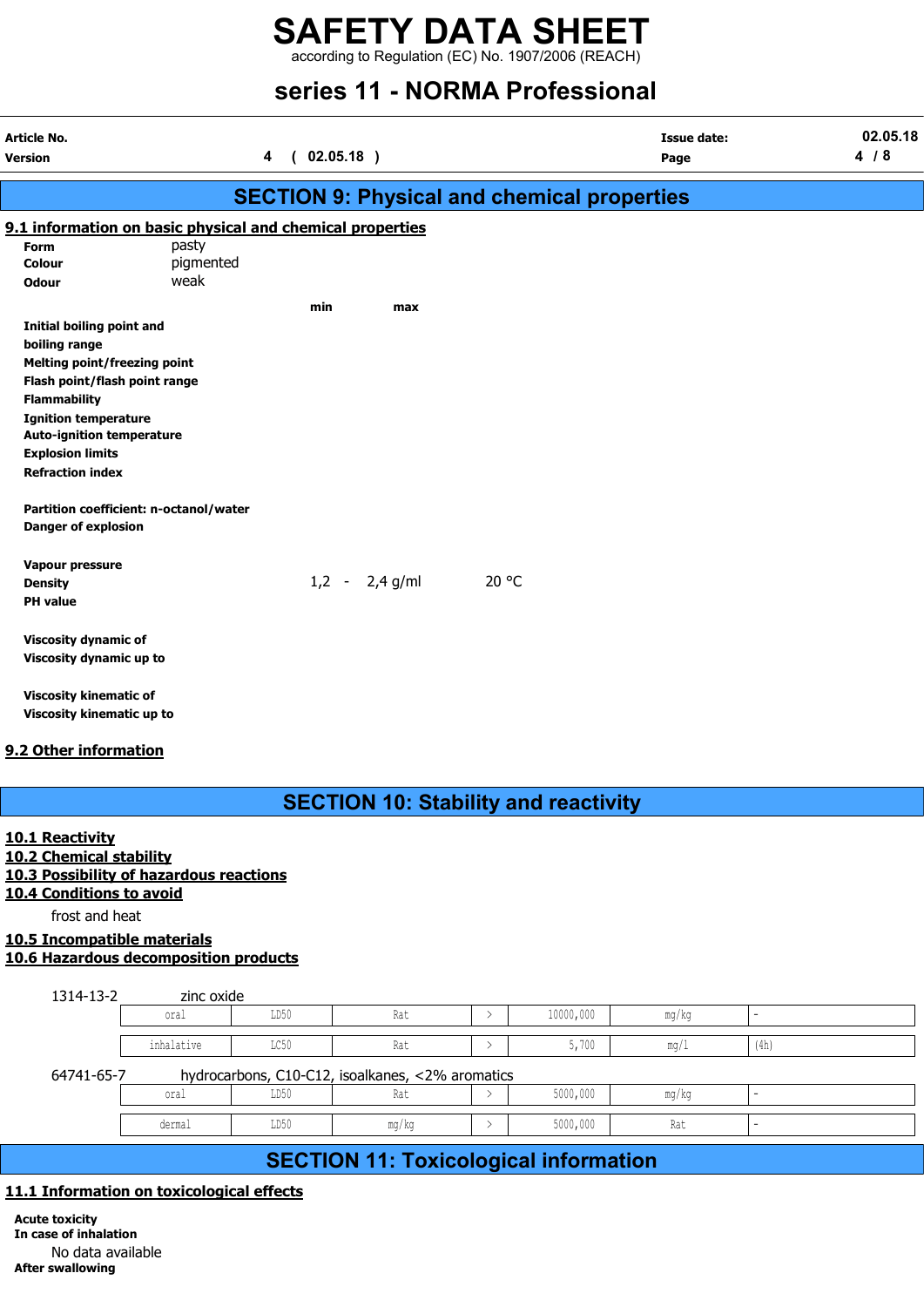according to Regulation (EC) No. 1907/2006 (REACH)

# series 11 - NORMA Professional

| <b>Article No.</b><br><b>Version</b>                                                   |            | 4                | $02.05.18$ ) |                                                  |               |         | <b>Issue date:</b><br>Page |                          | 02.05.18<br>5/8 |
|----------------------------------------------------------------------------------------|------------|------------------|--------------|--------------------------------------------------|---------------|---------|----------------------------|--------------------------|-----------------|
| No data available<br>In case of skin contact<br>No data available<br>After eye contact |            |                  |              |                                                  |               |         |                            |                          |                 |
| No data available<br><b>Practical experience</b>                                       |            |                  |              |                                                  |               |         |                            |                          |                 |
| <b>General remarks</b>                                                                 |            |                  |              |                                                  |               |         |                            |                          |                 |
| <b>Toxicological tests</b>                                                             |            |                  |              |                                                  |               |         |                            |                          |                 |
| 1314-13-2                                                                              | zinc oxide |                  |              |                                                  |               |         |                            |                          |                 |
|                                                                                        |            | EC <sub>50</sub> |              | Algae                                            |               | 0,170   | mq/1                       | (72h)                    |                 |
| 64741-65-7                                                                             |            |                  |              | hydrocarbons, C10-C12, isoalkanes, <2% aromatics |               |         |                            |                          |                 |
|                                                                                        |            | LC50             |              | fish                                             | $\rightarrow$ | 100,000 | mg/1                       | $\overline{\phantom{a}}$ |                 |

# SECTION 12: Ecological information

EC50 | Daphnia magna (Big water  $| > |$  100,000 |  $mq/1$ 

## 12.1 Toxicity

Aquatic toxicity EC50 Desmodesmus subspicatus : >= 114,2 mg/l ... for all zinc oxide containing colours (Hydrotox; 05/2224)

Water Hazard Class 1 WGK catalog number

General information

### 12.2 Persistence and degradability

Further details Product is partially biodegradable. Oxygen demand

### 12.3 Bioaccumulative potential

Bioconcentration factor (BCF) Partition coefficient: n-octanol/water

# 12.4 Mobility in soil

No data available

12.5 Results of PBT and vPvB assessment

No data available

# 12.6 Other adverse effects

General information

# Ecotoxicological effects

SECTION 13: Disposal considerations

# 13.1 Waste treatment methods

# **Product**

Waste key number 080112 waste paint and varnish other than those mentioned in 08 01 11 Recommendation

Contaminated packaging Waste key number Recommendation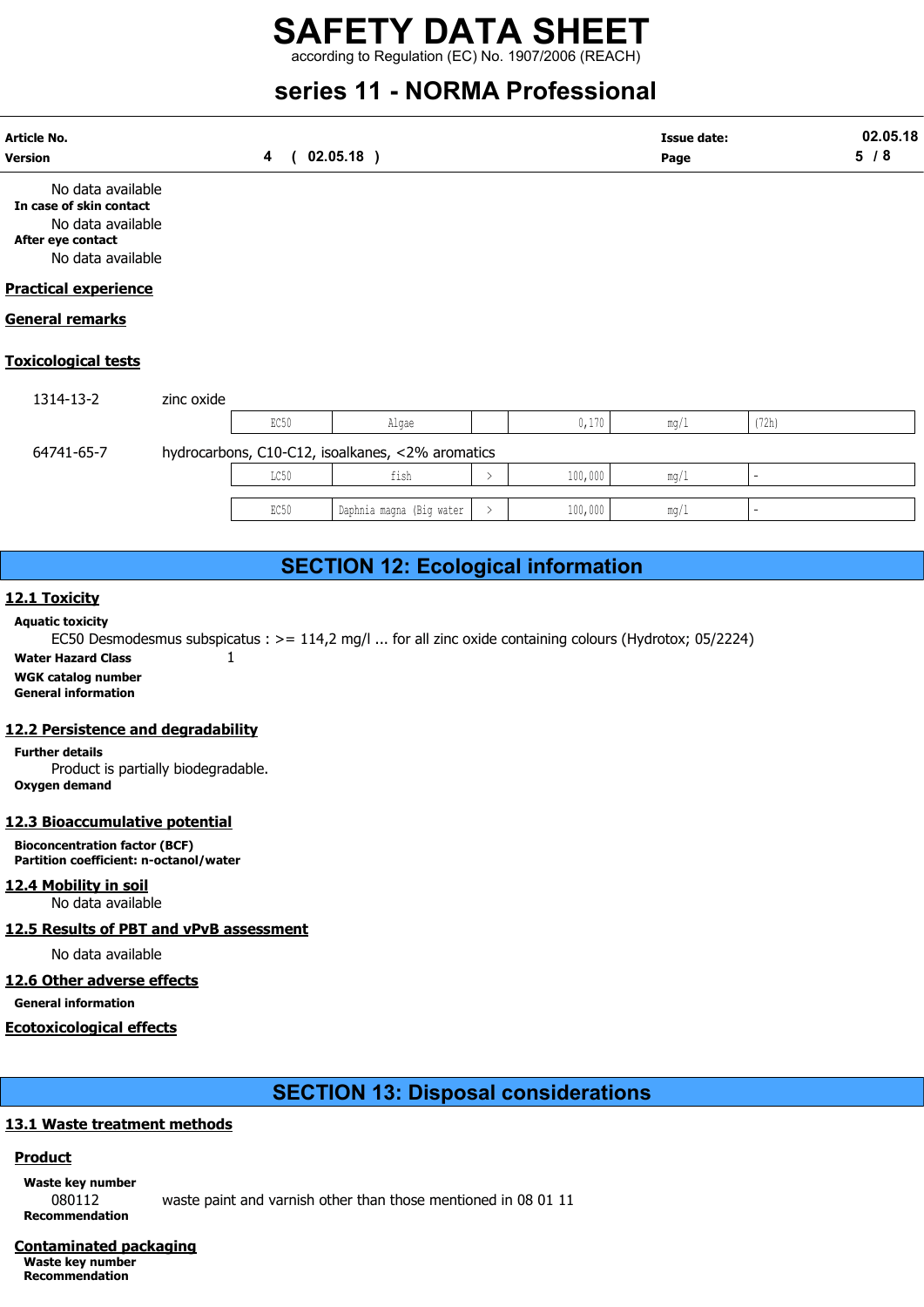according to Regulation (EC) No. 1907/2006 (REACH)

# series 11 - NORMA Professional

| Article No. |              | <b>Issue date:</b> | 02.05.18 |
|-------------|--------------|--------------------|----------|
| Version     | 4 ( 02.05.18 | Page               | 6/8      |

Non-contaminated packages may be recycled. Handle contaminated packages in the same way as the substance itself.

# Additional information

# SECTION 14: Transport information

# 14.1 UN number

### 14.2 UN proper shipping name

ADR, ADN No dangerous good in sense of these transport regulations. IMDG, IATA

# 14.3 Transport hazard class(es)

ADR, ADN IMDG IATA

### 14.4 Packing group

### 14.5 Environmental hazards

Marine Pollutant - IMDG

Marine Pollutant - ADN

# 14.6 Special precautions for user

### Land transport

Code: ADR/RID Kemmler-number Hazard label ADR Limited quantities Contaminated packaging: Instructions Contaminated packaging: Special provisions Special provisions for packing together Portable tanks: Instructions Portable tanks: Special provisions Tank coding Tunnel restriction Remarks EQ Special provisions

### Inland waterway craft

Hazard label Limited quantities Transport permitted Equipment necessary Ventilation Remarks EQ Special provisions

### Sea transport

EmS Special provisions Limited quantities Contaminated packaging: Instructions Contaminated packaging: Special provisions IBC: Instructions IBC: Provisions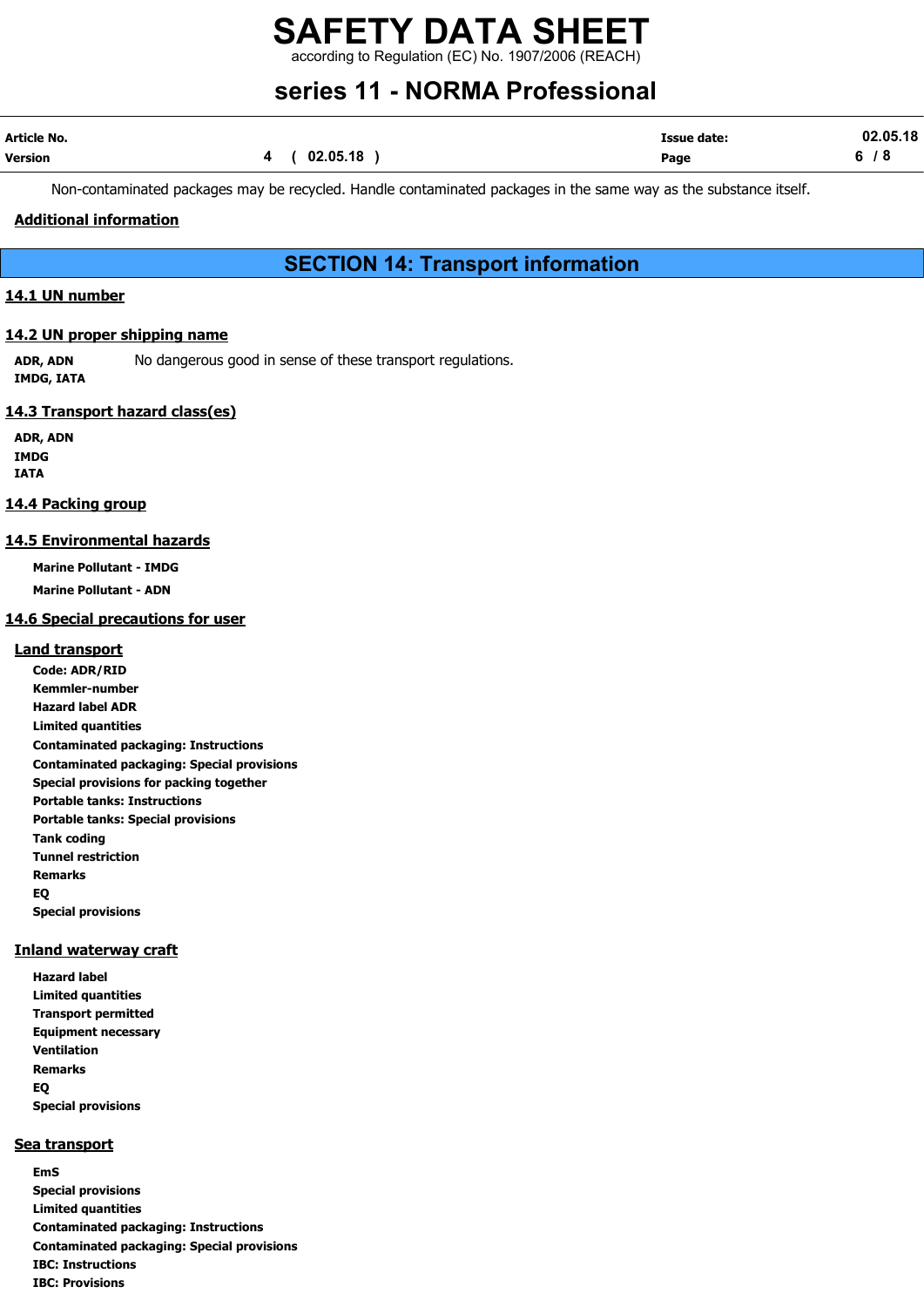according to Regulation (EC) No. 1907/2006 (REACH)

# series 11 - NORMA Professional

| Article No. |          | <b>Issue date:</b> | 02.05.18 |
|-------------|----------|--------------------|----------|
| Version     | 02.05.18 | Page               | - 0      |

Tank instructions IMO Tank instructions UN Tank instructions Special provisions Stowage and segregation Properties and observations Remarks EQ

### Air transport

Hazard Passenger Passenger LQ **Cargo** ERG Remarks EQ Special Provisioning

# 14.7 Transport in bulk according to Annex II of MARPOL 73/78 and the IBC Code

No data available

# SECTION 15: Regulatory information

# 15.1 Safety, health and environmental regulations/legislation specific for the substance or mixture

## National regulations

### **Europe**

Contents of VOC [%] Contents of VOC  $[a/L]$ Further regulations, limitations and legal requirements

### **Germany**

Storage class Water Hazard Class  $1$ WGK catalog number Incident regulation Information on working limitations Further regulations, limitations and legal requirements

### Denmark

Further regulations, limitations and legal requirements

### **Hungary**

Further regulations, limitations and legal requirements

# Great Britain

Further regulations, limitations and legal requirements

# **Switzerland**

Contents of VOC [%] < 5 %

Further regulations, limitations and legal requirements

# USA

Further regulations, limitations and legal requirements Federal Regulations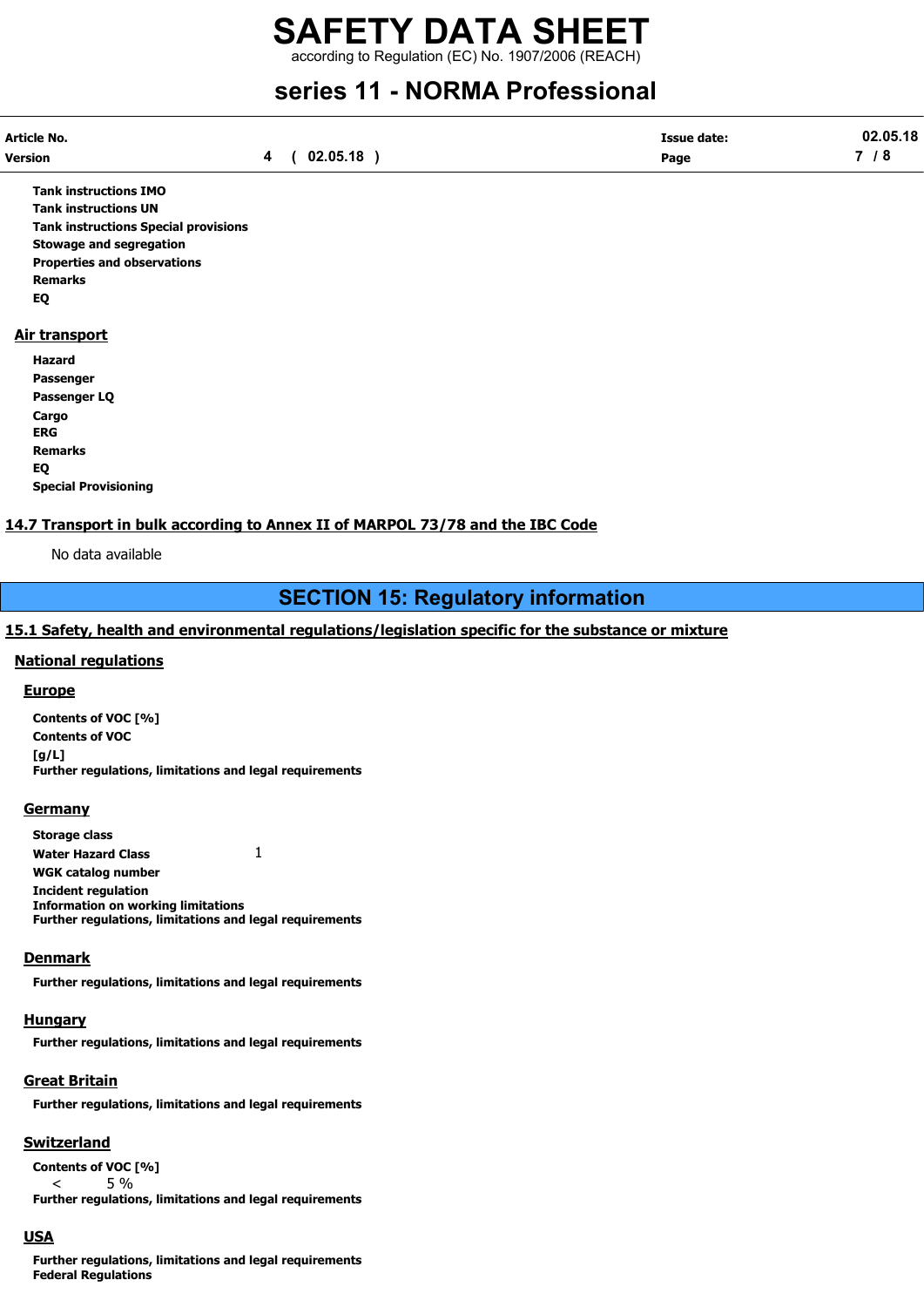# SAFETY DATA SHEET according to Regulation (EC) No. 1907/2006 (REACH)

# series 11 - NORMA Professional

| Article No. |          | <b>Issue date:</b> | 02.05.18 |
|-------------|----------|--------------------|----------|
| Version     | 02.05.18 | Page               |          |

State Regulations

## **Japan**

Further regulations, limitations and legal requirements

### **Canada**

Further regulations, limitations and legal requirements

# 15.2 Chemical Safety Assessment

# SECTION 16: Other information

# Further information

| Hazard statements (CLP) | H226 Flammable liquid and vapour.                            |
|-------------------------|--------------------------------------------------------------|
|                         | H304 May be fatal if swallowed and enters airways.           |
|                         | H400 Very toxic to aquatic life.                             |
|                         | H410 Very toxic to aquatic life with long lasting effects.   |
|                         | H411 Toxic to aguatic life with long lasting effects.        |
|                         | H413 May cause long lasting harmful effects to aquatic life. |

#### Further information

This information is abased on our current state of knowledge and describes the security standards applicable to our product for the purpose provided. The information provided here does not constitute a legally binding warranty of specific characteristics or of suitability for a specific application use of the product is thus to be adapted to the user's special conditions and checked by preliminary tests. We are thus unable to guarantee product characteristics or accept an liability for damage arising in connection with the use of our products.

#### Literature

For abbreviations and acronyms, see: ECHA Guidance on information requirements and chemical safety assessment, chapter R.20 (Table of terms and abbreviations).

#### Reason of change

#### Additional information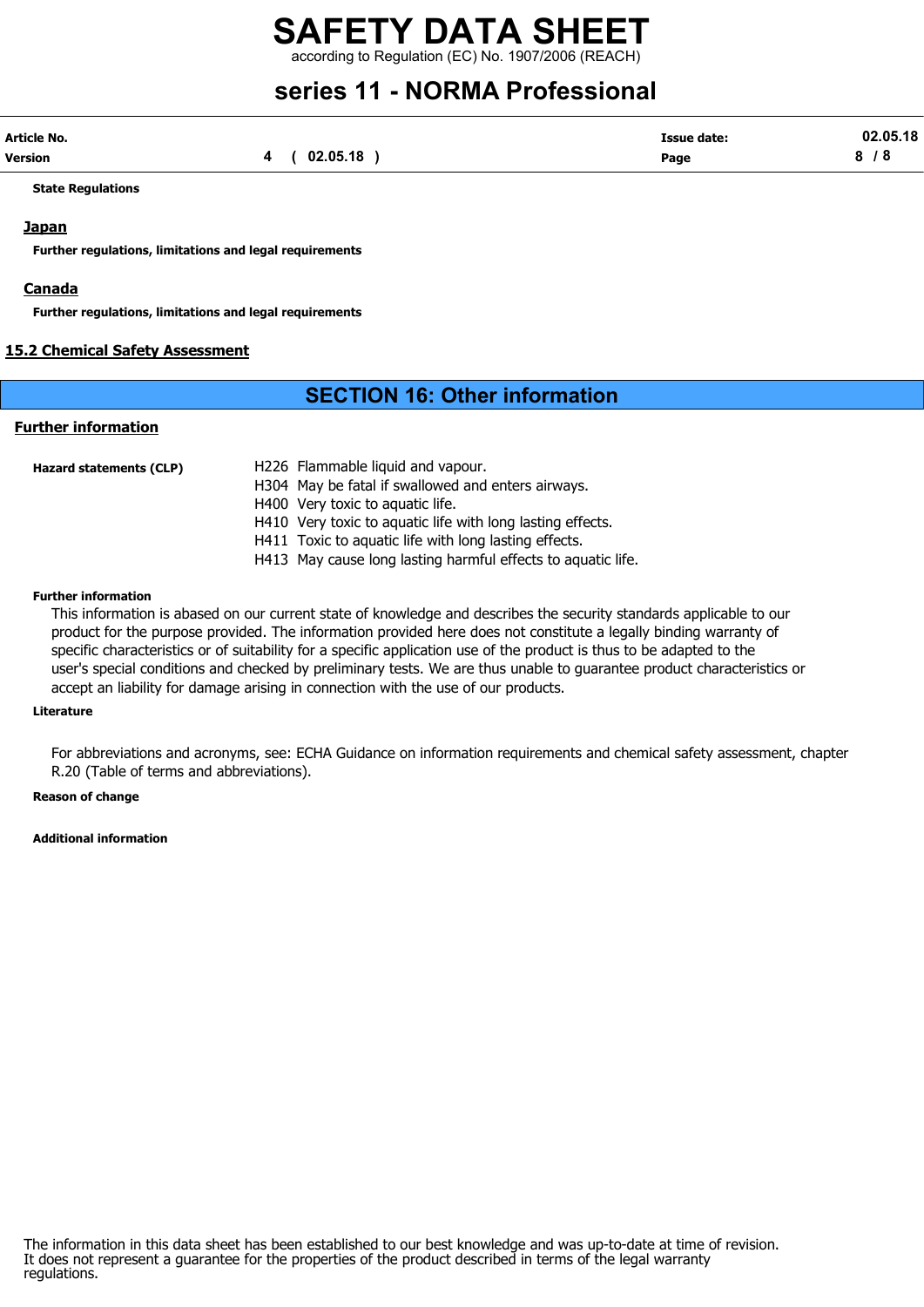# **Appendix for material safety data sheet no.: 11 000 000** Norma® Professional

|       | art.nr. art.name         | C.I.                  |                                                                           | CAS-nr.                                 |
|-------|--------------------------|-----------------------|---------------------------------------------------------------------------|-----------------------------------------|
| 11110 | translucent white        | PW <sub>6</sub>       | Titanium dioxide                                                          | 13463-67-7                              |
| 11112 | zinc white               | PW <sub>4</sub>       | Zinc oxide                                                                | 1314-13-2                               |
| 11114 | titanium white           | <b>PW6: PW4</b>       | Titanium dioxide; Zinc oxide                                              | 13463-67-7; 1314-13-2                   |
| 11116 | opaque white             | PW7                   | Zinc sulphide                                                             | 1314-98-3                               |
| 11118 | zinc titanium white      | PW6; PW4              | Titanium dioxide; Zinc oxide                                              | 13463-67-7; 1314-13-2                   |
| 11220 | flesh tint               | PW6: PW4: PR101: PY42 | Titanium dioxide; Zinc oxide; Iron oxide; Hydrated iron oxide             | 13463-67-7; 1314-13-2; 1309-37-1;       |
|       |                          |                       |                                                                           | 20344-49-4                              |
| 11222 | Naples yellow reddish    | PW6; PW4; PO20; PY53  | Titanium dioxide; Zinc oxide; Cadmium sulfo-selenide; Rutile (Ti, Ni, Sb) | 13463-67-7; 1314-13-2; 12656-57-4;      |
|       |                          |                       |                                                                           | 8007-18-9                               |
| 11224 | Naples yellow deep       | PBr <sub>24</sub>     | Rutile (Ti, Cr, Sb)                                                       | 68186-90-3                              |
| 11226 | Naples yellow light      | PY53; PBr24           | Rutile (Ti, Ni, Sb); Rutile (Ti, Cr, Sb)                                  | 8007-18-9; 68186-90-3                   |
| 11228 | chrome yellow hue light  | <b>PY216</b>          | Rutile (Zn, Sn)                                                           | 85536-73-8                              |
| 11230 | chrome yellow hue middle | PY216                 | Rutile (Zn, Sn)                                                           | 85536-73-8                              |
| 11232 | chrome yellow hue deep   | PY216                 | Rutile (Zn, Sn)                                                           | 85536-73-8                              |
| 11234 | brilliant yellow light   | PW4; PBr24; PY53      | Zinc oxide; Rutile (Ti, Cr, Sb); Rutile (Ti, Ni, Sb)                      | 1314-13-2; 68186-90-3; 8007-18-9        |
| 11236 | lemon yellow             | PY <sub>3</sub>       | Monoazo                                                                   | 6486-23-3                               |
| 11238 | cadmium yellow lemon     | <b>PY35</b>           | Cadmium-zinc-sulphide                                                     | 8048-07-5; 7727-43-7                    |
| 11240 | cadmium yellow mix       | <b>PW6; PW4; PY35</b> | Titanium dioxide; Zinc oxide; Cadmium-zinc-sulphide                       | 13463-67-7; 1314-13-2; 8048-07-5; 7727- |
|       |                          |                       |                                                                           | $43 - 7$                                |
| 11242 | cadmium yellow light     | PY35                  | Cadmium-zinc-sulphide                                                     | 8048-07-5; 7727-43-7                    |
| 11244 | cadmium yellow deep      | PO <sub>20</sub>      | Cadmium sulfo-selenide                                                    | 12656-57-4                              |
| 11246 | brilliant yellow         | <b>PY155</b>          | Disazo                                                                    | 68516-73-4                              |
| 11248 | Indian yellow            | PY153                 | Nickel-complex                                                            | 68859-51-8                              |
| 11300 | cadmium orange           | PO <sub>20</sub>      | Cadmium sulfo-selenide                                                    | 12656-57-4                              |
| 11302 | brilliant orange         | PW4; PY184; PO67      | Zinc oxide; Bismuth vanadate; Pyrazolochinazolone                         | 1314-13-2; 14059-33-7; 74336-59-7       |
| 11304 | poppy red                | PO71                  | Diketo-pyrrolo-pyrrol                                                     | 71832-85-4                              |
| 11306 | vermilion red light      | PO67; PR255           | Pyrazolochinazolone; Diketo-pyrrolo-pyrrol                                | 74336-59-7; 120500-90-5                 |
| 11308 | vermilion red deep       | PR255; PO62           | Diketo-pyrrolo-pyrrol; Benzimidazolone                                    | 120500-90-5; 75601-68-2                 |
| 11310 | cadmium red light        | PO <sub>20</sub>      | Cadmium sulfo-selenide                                                    | 12656-57-4                              |
| 11312 | cadmium red mix          | PO20; PW4             | Cadmium sulfo-selenide; Zinc oxide                                        | 12656-57-4; 1314-13-2                   |
| 11314 | cadmium red deep         | PR108                 | Cadmium sulfo-selenide                                                    | 58339-34-7; 7727-43-7                   |
| 11316 | madder light             | <b>PR207</b>          | Quinacridone                                                              | 1047-16-1; 1503-48-6                    |
| 11318 | madder red               | PR207; PR264          | Quinacridone; Diketo-pyrrolo-pyrrol                                       | 1047-16-1; 1503-48-6; -                 |
| 11320 | madder ruby              | PR264                 | Diketo-pyrrolo-pyrrol                                                     |                                         |
| 11342 | Alizarin crimson hue     | PR179                 | Perylen                                                                   | 5521-31-3                               |
| 11344 | carmine red              | PR179; PV19           | Perylen; Quinacridone                                                     | 5521-31-3; 1047-16-1                    |
| 11346 | ruby red                 | PR122                 | Quinacridone                                                              | 980-26-7                                |
| 11348 | magenta                  | PR122; PW4            | Quinacridone; Zinc oxide                                                  | 980-26-7; 1314-13-2                     |
| 11350 | cobalt violet hue        | <b>PV62</b>           | Strontium Phosphate                                                       | 101356-96-1                             |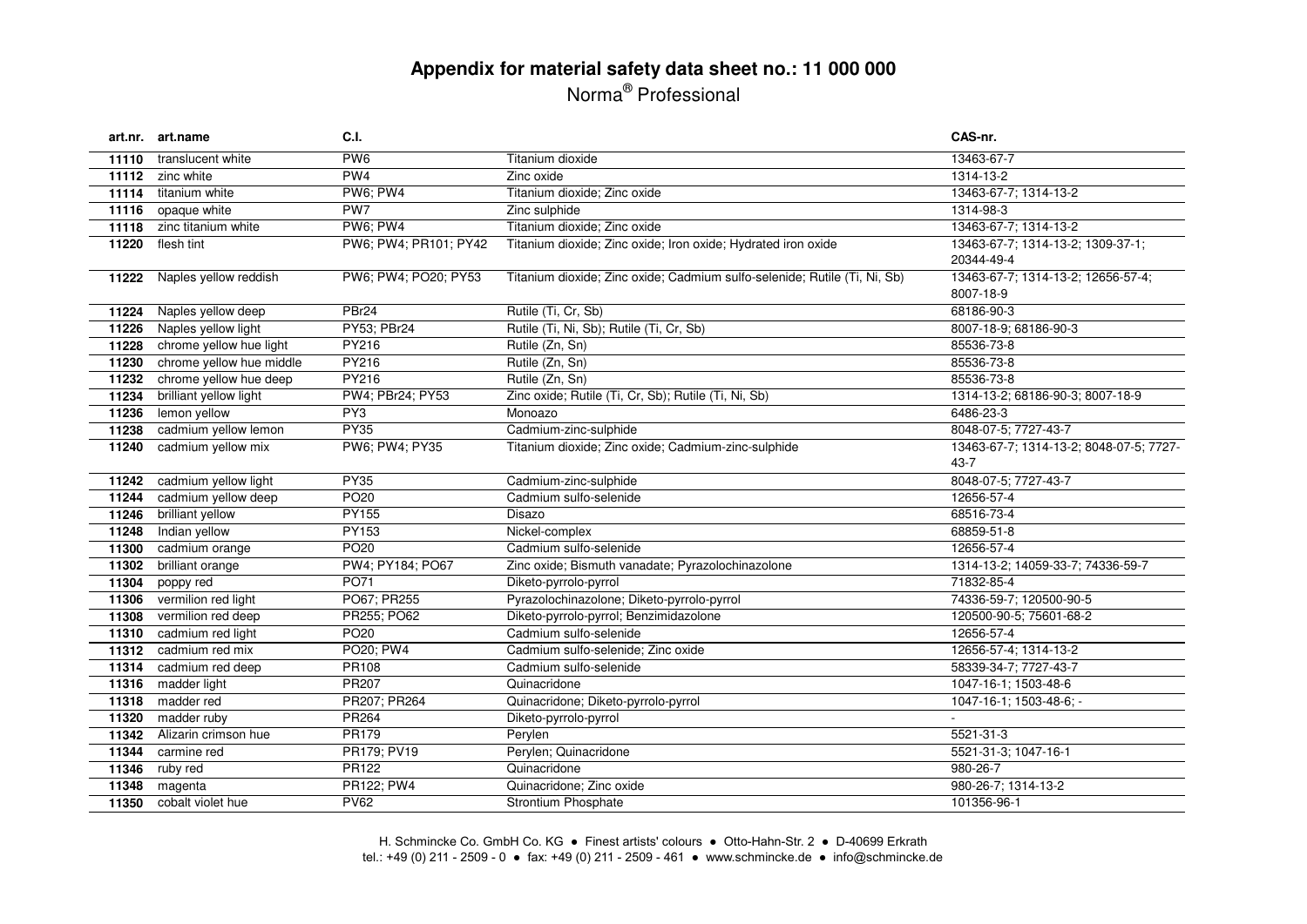# **Appendix for material safety data sheet no.: 11 000 000** Norma® Professional

|       | art.nr. art.name            | C.I.                   |                                                                                                    | CAS-nr.                                           |
|-------|-----------------------------|------------------------|----------------------------------------------------------------------------------------------------|---------------------------------------------------|
| 11352 | violet dark                 | <b>PV23</b>            | Dioxazine                                                                                          | 6358-30-1                                         |
| 11400 | indanthrene blue            | <b>PB60</b>            | Indanthrone                                                                                        | 81-77-6                                           |
| 11402 | ultramarine blue deep       | <b>PB29</b>            | Sodium aluminum silicate                                                                           | 57455-37-5                                        |
| 11404 | ultramarine blue light      | <b>PB29</b>            | Sodium aluminum silicate                                                                           | 57455-37-5                                        |
| 11406 | royal blue                  | <b>PW6; PB29</b>       | Titanium dioxide; Sodium aluminum silicate                                                         | 13463-67-7; 57455-37-5                            |
| 11408 | cobalt blue deep            | <b>PB74</b>            | Phenacite (Co, Zn, Si)                                                                             | 68412-74-8                                        |
| 11410 | cobalt blue light           | <b>PB28</b>            | Spinel (Co, Al)                                                                                    | 1345-16-0                                         |
| 11412 | cobalt blue hue             | PB29; PW4; PB15:6      | Sodium aluminum silicate; Zinc oxide; Phthalocyanine (Cu)                                          | 57455-37-5; 1314-13-2; 147-14-8                   |
| 11414 | cobalt cerulean blue        | <b>PB35</b>            | Spinel (Co, Sn)                                                                                    | 68187-05-3                                        |
| 11416 | indigo                      | PB60; PR101            | Indanthrone; Iron oxide                                                                            | 81-77-6; 1309-37-1                                |
| 11418 | Prussian blue               | <b>PB27</b>            | Iron-cyan-complex                                                                                  | 14038-43-8; 25869-98-1                            |
| 11420 | phthalo blue                | PB15:3                 | Phthalocyanine (Cu)                                                                                | 147-14-8                                          |
| 11422 | cerulean blue               | PW4; PW6; PB15:3; PG18 | Zinc oxide; Titanium dioxide; Phthalocyanine (Cu); Hydrated chromium oxide                         | 1314-13-2; 13463-67-7; 147-14-8; 12001-<br>$99-9$ |
| 11424 | azure blue                  | PW6; PW4; PB15:3       | Titanium dioxide; Zinc oxide; Phthalocyanine (Cu)                                                  | 13463-67-7; 1314-13-2; 147-14-8                   |
| 11426 | cobalt turquoise            | <b>PG50</b>            | Spinel (Co, Ni, Zn, Ti)                                                                            | 68186-85-6                                        |
| 11500 | phthalo green               | PG7                    | Phthalocyanine (Cu, Cl)                                                                            | 1328-53-6                                         |
| 11502 | chromium oxide green brill. | <b>PG18</b>            | Hydrated chromium oxide                                                                            | 12001-99-9                                        |
| 11504 | emerald green               | PG18; PW6; PG36; PG50  | Hydrated chromium oxide; Titanium dioxide; Phthalocyanine complex (Cu, Cl,                         | 12001-99-9; 13463-67-7; 14302-13-7;               |
|       |                             |                        | Br); Spinel (Co, Ni, Zn, Ti)                                                                       | 68186-85-6                                        |
| 11506 | Schweinfurt green hue       |                        | PY216; PB28; PG19; PG18 Rutile (Zn, Sn); Spinel (Co, Al); Spinel (Co, Zn); Hydrated chromium oxide | 85536-73-8; 1345-16-0; 8011-87-8;                 |
|       |                             |                        |                                                                                                    | 12001-99-9                                        |
| 11508 | permanent green             | PY151; PG7             | Benzimidazolone; Phthalocyanine (Cu, Cl)                                                           | 61036-28-0; 1328-53-6                             |
| 11510 | permanent yellowish-green   | PY184; PB36; PY150     | Bismuth vanadate; Spinel (Co, Al, Cr); Azo-nickel-complex                                          | 14059-33-7; 68187-11-1; 68511-62-6                |
| 11512 | olive green                 | PY42; PB60; PY150      | Hydrated iron oxide; Indanthrone; Azo-nickel-complex                                               | 20344-49-4; 81-77-6; 68511-62-6                   |
| 11514 | sap green                   | PB60; PY150            | Indanthrone; Azo-nickel-complex                                                                    | 81-77-6; 68511-62-6                               |
| 11516 | chromium oxide green        | <b>PG17</b>            | Hematite (Cr)                                                                                      | 1308-38-9                                         |
| 11518 | green earth                 | PY42; PBr7/PG23; PG18  | Hydrated iron oxide; Earth pigment; Hydrated chromium oxide                                        | 20344-49-4; -; 12001-99-9                         |
| 11600 | raw light ochre             | PY42; PBr7/PG23; PG18  | Hydrated iron oxide; Earth pigment; Hydrated chromium oxide                                        | 20344-49-4; -; 12001-99-9                         |
| 11600 | raw light ochre             | PY42/PY43              | Hydrated iron oxide                                                                                | 20344-49-4                                        |
| 11602 | yellow ochre                | PY42; PBr24            | Hydrated iron oxide; Rutile (Ti, Cr, Sb)                                                           | 20344-49-4; 68186-90-3                            |
| 11604 | translucent ochre           | <b>PY42</b>            | Hydrated iron oxide                                                                                | 20344-49-4                                        |
| 11606 | golden ochre                | PY42; PBr7/PY43        | Hydrated iron oxide; Earth pigment                                                                 | 20344-49-4; -                                     |
| 11608 | raw Sienna                  | PY42/PY43              | Hydrated iron oxide                                                                                | 20344-49-4                                        |
| 11610 | burnt Sienna                | PBr7                   | Earth pigment                                                                                      |                                                   |
| 11612 | English red                 | PR101                  | Iron oxide                                                                                         | 1309-37-1                                         |
| 11614 | red earth                   | PR101                  | Iron oxide                                                                                         | 1309-37-1                                         |
| 11616 | caput mortuum               | PR101                  | Iron oxide                                                                                         | 1309-37-1                                         |
| 11618 | translucent red brown       | PR101                  | Iron oxide                                                                                         | 1309-37-1                                         |